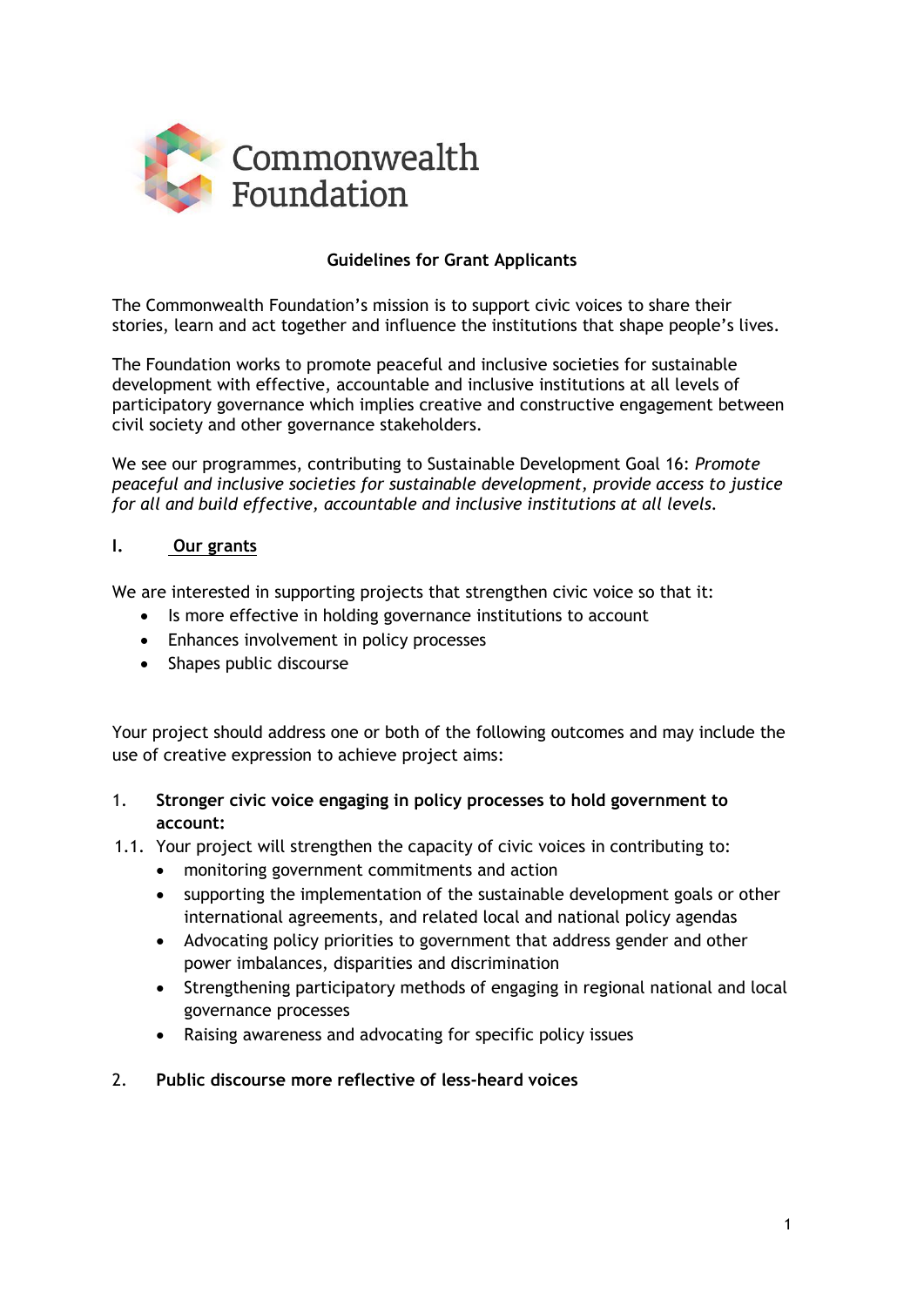- 2.1. Your project will support less heard voices to contribute to public discourse on development issues
- 2.2. Your project will support less heard voices to access policy spaces and/or platforms with the potential to amplify voices and influence public discourse

All proposals must ensure that the cross cutting theme of gender equality is mainstreamed throughout the project.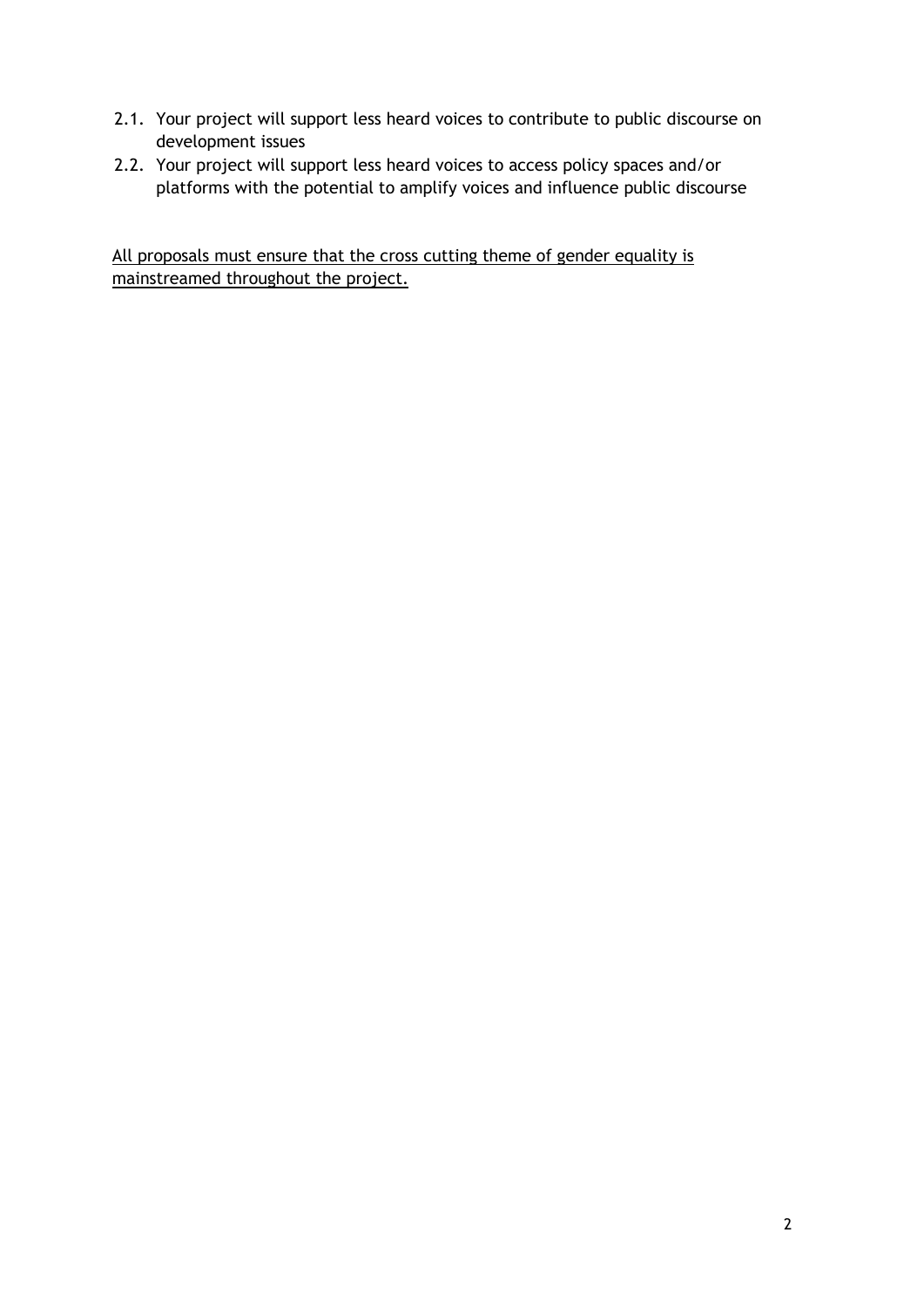# **II. Eligibility**

To be eligible for a grant, the following criteria must be met:

- 1. The applicant is a registered national or regional not for profit civil society organisation (CSO).
- 2. The applicant must be based in a Commonwealth Foundation member country and the project should take place in an eligible Commonwealth Foundation member country. **A list of countries eligible to apply for a grant under this call is available at Annex A.**
- 3. The application is for funding for a maximum of £50,000 per annum
- 4. The applicant is applying for funding for a maximum of four years
- 5. The applicant does not have an existing grant from the Commonwealth Foundation at the time the application window is open.
- 6. The average of the applicant's total income over the last two years is less than £3m per annum
- 7. The project must address the Commonwealth Foundation's intermediate outcomes:
- 8. The applicant will provide the following documents as part of the application:
	- a completed logic model using the Commonwealth Foundation template
	- a copy of the organisation's registration certificate (the official registration document provided by the relevant authorities in the country concerned)
	- a copy of the organisation's most recent audited accounts (it must include both the accounts and the opinion of the external auditor who has certified them)
	- a copy of the registration certificate for all partner organisations
- **III. The Commonwealth Foundation will not fund:**
- Projects that are mid-cycle
- Attendance at training courses, workshops and conferences unless as part of a larger project funded by the grant
- Academic study or research unless as part of a larger project funded by the grant
- Publication of books and films, unless they are part of and/or learning tools developed as a result of a larger project funded by a Commonwealth Foundation grant
- Exchanges between developed countries
- Activities that are solely targeted at government officials and/or the private sector

#### **IV. The Commonwealth Foundation will not consider applications from:**

- Government and intergovernmental organisations
- For profit organisations
- International NGOs with resources that exceed those of the Commonwealth Foundation
- Organisations who are not based in eligible Commonwealth Foundation member countries
- Organisations whose target beneficiaries are not from eligible Commonwealth Foundation member countries

**A list of countries eligible to apply for a grant under this call is available at Annex A)**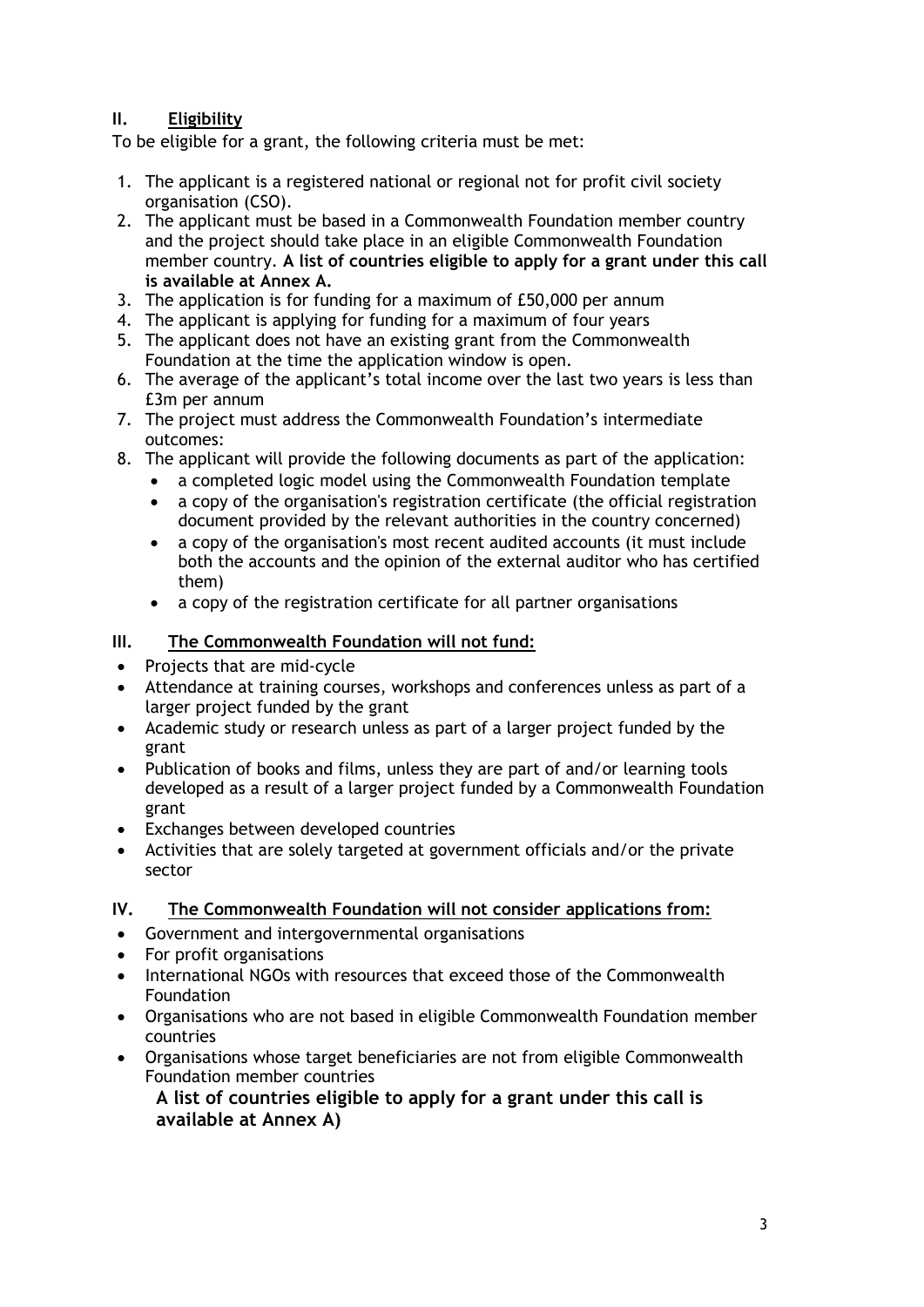# **V. Assessment**

The application for a grant is a two-stage process: **preliminary application and full application.** Only shortlisted organisations will be invited to submit a full application.

Preliminary applications will be assessed on the criteria below:

- 1. The application has a clear problem definition.
- 2. The application clearly demonstrates that is demand driven and relevant.
- 3. The project must address one or both of the two focus areas
- 4. The application clearly shows how the planned activities will deliver outputs that lead to the project outcomes.
- 5. The organisation(s) has the capacity to deliver the submitted proposal.
- 6. The project includes a strong gender analysis of the problem, identifies strategies towards ensuring gender equality and identifies how the anticipated change specifically impacts women and girls.

Full applications will be assessed on the criteria below, in addition to the criteria used at the preliminary application stage:

- 1. The application clearly illustrates a strategy to sustain the positive outcomes from the project beyond the duration of the funding received from the Commonwealth Foundation
- 2. There is a clear learning and knowledge management strategy for the project
- 3. The Foundation's cross-cutting theme "gender equality" is addressed in the project design and project plan

# **VI. How to apply**

To apply applicants will need to complete an online application form. **A link to the form will be made available on the Commonwealth Foundation [grants](http://www.commonwealthfoundation.com/grants)  [page](http://www.commonwealthfoundation.com/grants) when the call for applications opens.**

Before submitting your application form, please read the following annexes available on our website:

- **Annex 1** List of eligible Commonwealth Foundation member countries
- **Annex 2**  Preliminary application form questions
- **Annex 3** Beginning with the end in mind: the value of results chains and logic models
- **Annex 4** Logic model template

These documents will also be available in the application form under the page "resources".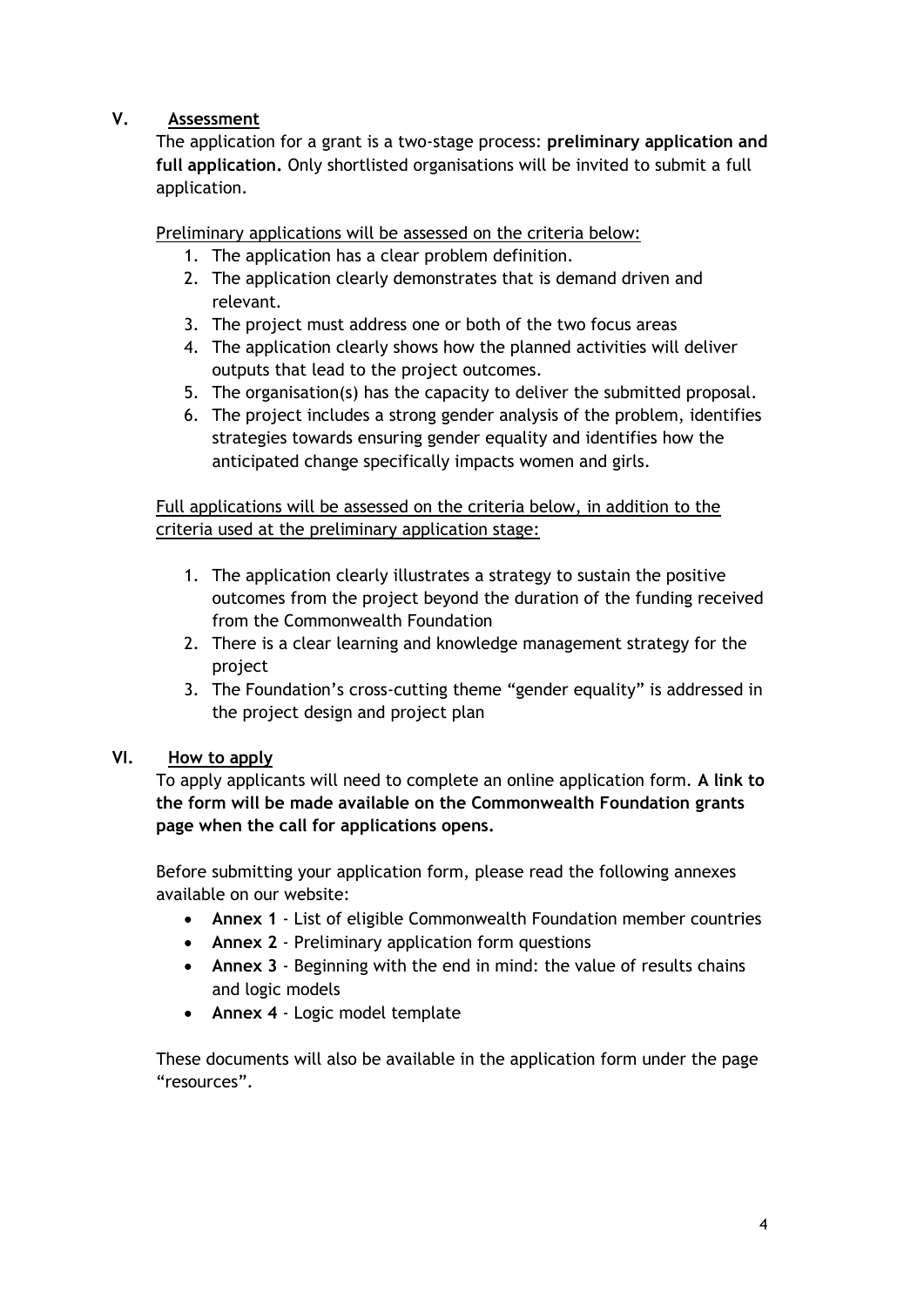Please note that an organisation can only submit one application per grants call.

# **VII. Timeline**

- The call for applications opens at 12.00 GMT on **1 November 2017**
- The deadline for submission of the preliminary application form is 17.00 GMT on **3 January 2018**
- Preliminary applications will be assessed in **January and February 2018**
- Shortlisted applicants will be invited to submit a full application in **March 2018**
- The deadline for submission of full applications is **2 April 2018**
- All applicants will receive a formal notification on the outcome of their application by the end of **July 2018** at the latest. If you have not heard from us by **April 2018** consider your application has been unsuccessful.

For this grant cycle, projects should start between and **October and December 2018**.

# **VIII. Monitoring and reporting requirements**

- 1. Grantees will be required to develop a performance framework and a monitoring plan for the project
- 2. Grantees are required to provide reports on project progress providing us with interim narrative project reports, an end of project report and corresponding financial reports. Reporting deadlines are dependent on the length of the grant awarded and will be set once a grant is awarded.

#### **IX. Questions**

If you require any further information about the Grants Programme and the application process, please email the grants team on [cfgrants@commonwealth.int](mailto:cfgrants@commonwealth.int) and a member of the grants team will get back to

you.